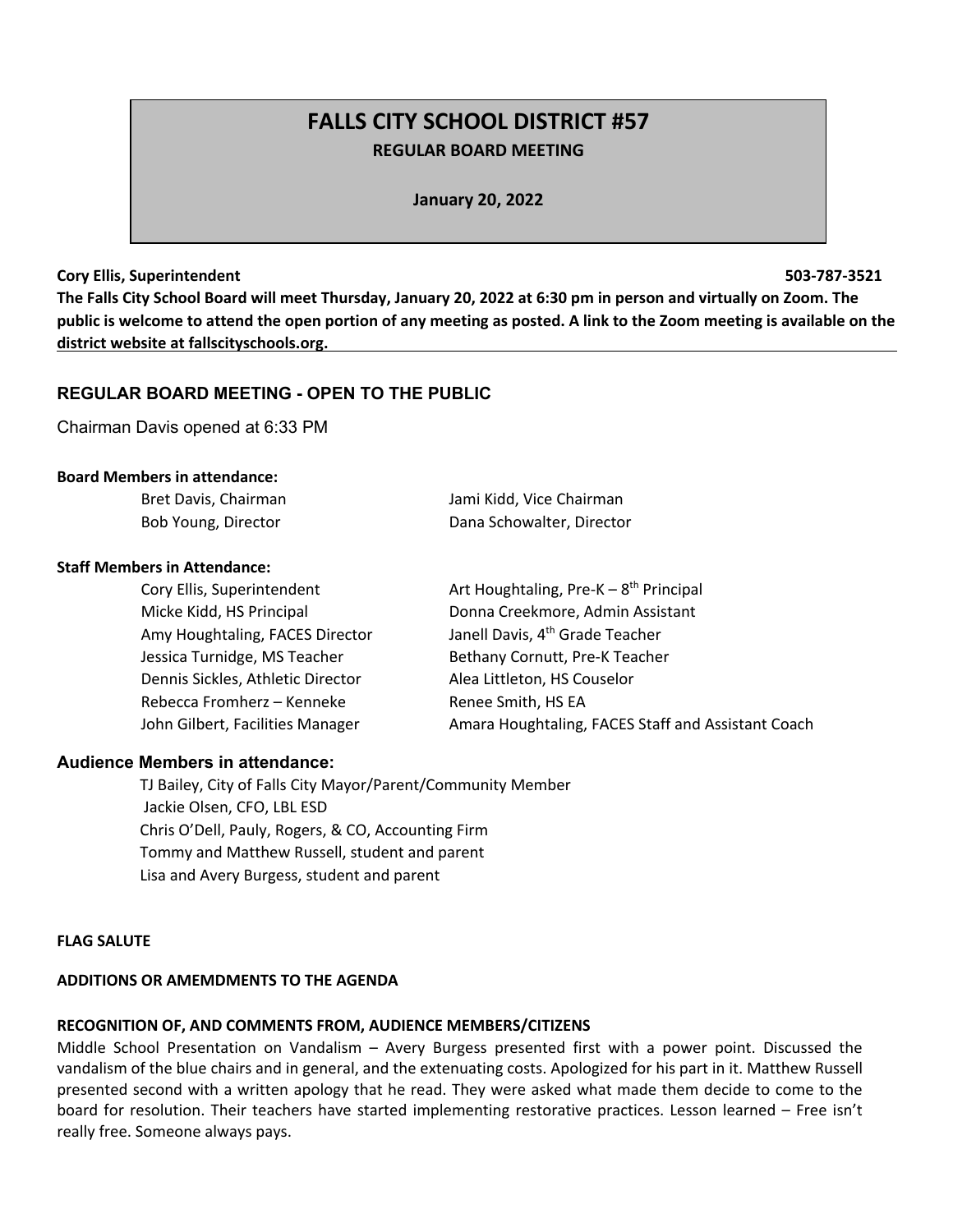#### **REPORTS**

Superintendent – In the future, the board will receive an overview report from the Superintendent before board meetings. Both principal's made magic happen the last 2 weeks while we've been so short staffed to make sure everything was covered. Created a fluid Covid tracker, so we can easily see what is happening with students and staff in both buildings. Discussed in-school isolation scenarios to address potential exposures in the future. We will be monitoring Covid numbers to see if we can spot potential trends. Met will all district staff last Friday during the green day. First Leadership meeting was today. Went over and outlined expectations. Working at the school equates to just 13% of your year as a staff member. Only 10% for students. Expect staff and students to give their best 10-13% while here. Recognizing we have culture and local issues. Creating a Student Advisory Committee for  $7<sup>th</sup> - 12<sup>th</sup>$  grade. They can report on What's Hot and What's Not. They may come present at the board sometime in the future. Been on a ton of Zoom meetings, no fun.

ES Principal – The first 3 weeks since winter break have been challenging. One day last week we were down 9 staff members. This week we have just about everyone back in the building. Been covering recess duty since we are down so many staff. Take away from that is just how exhausting it is. Almost done with observations, should be done by mid-February. Amy, Nicole, Micke, Cory, and I have been super busy. Covid testing like crazy. The 4<sup>th</sup> grade is scheduled for testing on February  $9<sup>th</sup>$ .

High School – Next week is finals week. We will have a student teacher for a couple weeks before they head to the elementary to finish out. Alea and Micke attended a training on Restorative Practices. Really good stuff and we are starting implementation. WYO Tech is coming to do a presentation. We have a student whose dad is an alumnus of their program. First semester students earned 27 college credits. English 11 students read "Night". They will be going to a Jewish Museum. Leadership Holiday Assembly was a huge success. Reports are that everyone was engage, kids had a great time. Prom is scheduled for April 30<sup>th</sup>. Looking at the Fairgrounds as a possibility. Really like the way Munker's set up vendors to come to the students and give a presentation on their spaces. Britton Castor was awarded the MAPS Grant. Ellingson is starting a newsletter/paper at the high school. The math tutor just started, so far, it's been a success.

Business Manager – Report is in the packet. We are watching for bills that might start in the short legislation session. We don't think there is anything coming that we need to be too concerned with, just a couple of fixes, but we are continuing to watch. The district finances are looking good. Keeping an eye on our grants to make sure we are spending what's need, where it's needed, and utilized in the best way possible.

Facilities Manager – John Gilbert, Facilities Manager, is back after a long medical break. We've moved lots of offices around. The HVAC system is moving forward at the elementary school gym. Three quarters of it is complete. The wood floor is under discussion. Update on the Pre-K modular, Micke, Bob, and I working with Lani to talk with PP&L about power for the modular. It has taken 5 months to get approval, and will end up being zero cost to the district. Santa Clause visited both schools. Every student received something and had a good time. Would like to start looking towards the summer months. Summer really is only 12-13 weeks long and it goes by much fast for facilities than you would think Would like to received marching orders on what the main projects will be, so he can get them lined up and ready to go, so that he could take some time off too. We have been looking at the elementary school roof, putting the modular in, and the gym floors, would like some direction on moving forward on those projects so he can get the RFP's setup and everything scheduled out. Mr. Ellis observed how long things are taking to get things done right now, we need to be aware and intentional with our planning moving forward.

Athletic Director – Covid hit the athletics' department really hard. Had to cancel a couple of games. Two of which have been rescheduled for January 24<sup>th</sup> and 29<sup>th</sup>. We aren't' the only district struggling right now, the whole CASCO league is going through it. On a bright note, we have hired a track coach. The high school PE/Health teacher, Mr. Munkers, has agreed to coach track. Facilities asked to be notified before any Saturday games.

FACES – See Report – Everything is going ok. We've been having small numbers of participants, which is ok for the time being. The YMCA will be helping with enrichment classes next year, which will create some small changes. We will not have any more field trips till possibly April or May.

SEL Director – See Report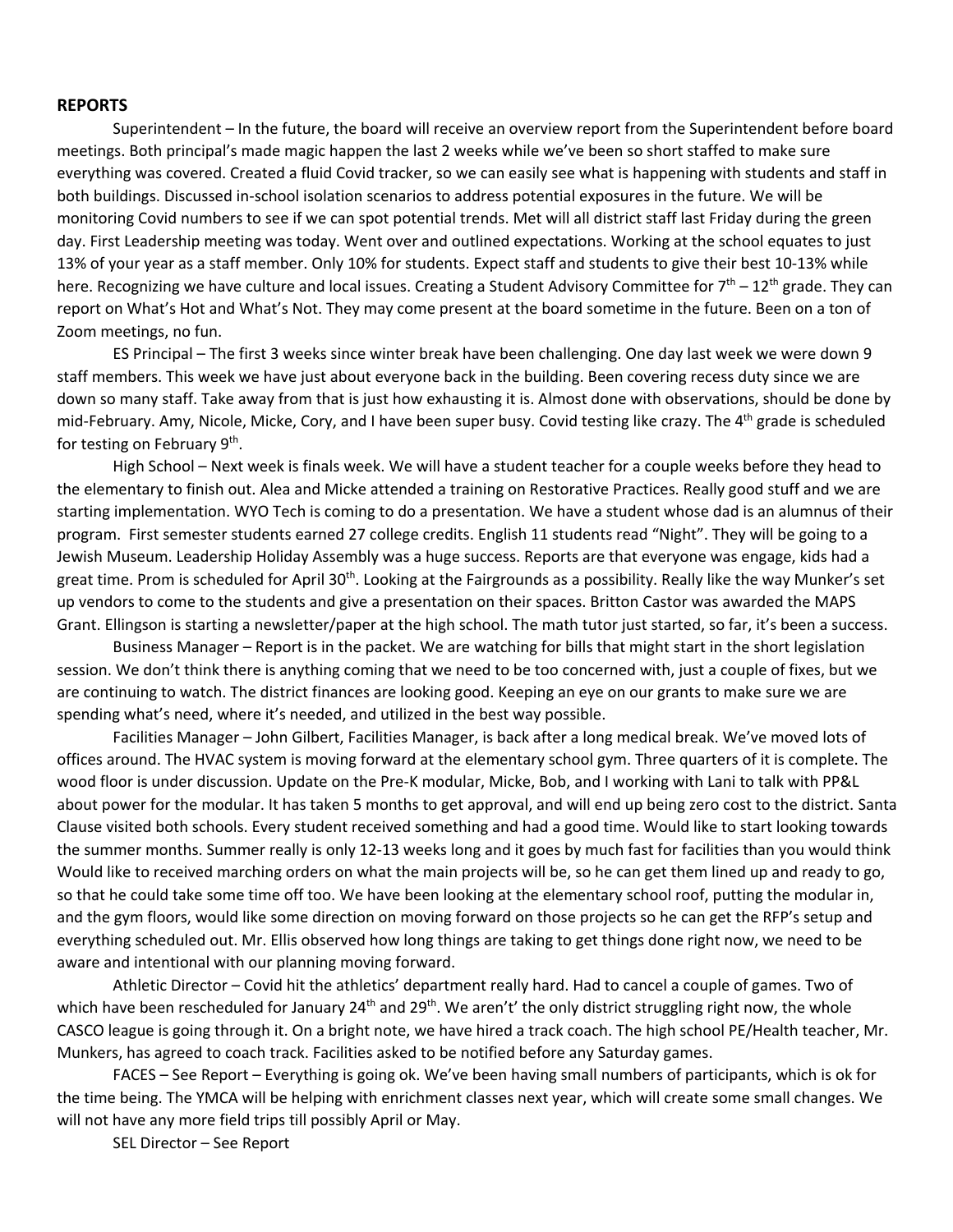Teacher Updates – Middle School teacher, Ms. Turnidge, reports that she has never had a group of kids with as much trauma and drama as she has this year. She is grateful for the additional EA support in the classroom. Making it possible for staff to better serve their students in the moment.

### **INFORMATION & DISCUSSION ONLY**

1. Strategic Goals & Financial Brainstorm – This is a standing item set as a reminder that it's time for it to Reviewed. Mr. Ellis reformatted the Financial Brainstorm document so we can mark things off as we go. The current gym floor is going to need repair. Having all the students take all their meals in the cafeteria is negatively impacting the floors.

2. Email from the Eagle Point Board Chair – Review the Eagle Point email and Resolution in your packet. This might not be necessary at this point, since more control is coming back to the local body. Read, review, and decide if we want to move forward with something like this. Vice Chair Kidd suggested using some of the Steve Kelley time allotted to us to review or formulate our own response. Mr. Kelley can also help us better understand if there is an agenda, beyond our own represented. Discussion about not using what was sent to us, but the potential for drafting our own.

3. Organizational Resolution 2122-004 – This is to add Rhonda Allen at the LBL ESD, who was Inadvertently left off last month's resolution. Director Young asked if those with access to our accounts through LBL were bonded. Yes, they are bonded through LBL.

4. COVID Mitigation and Distance Learning – Looking at the last couple of weeks with staff out and no subs, the question of a forced quarantine has arisen. What would that look like for our staff, and how different that looks for our certified than classified. Certified staff were able to teach virtually with an EA in the classroom for supervision. EA's don't have that ability and have to use sick time if they have it, time off without pay if they don't. When covid first hit, there was a Covid leave option for staff. Maybe we should consider something for staff who are forced to quarantine. Especially given the lack of equity between the options for certified vs. classified staff. Vice Chair Kidd agreed with Mr. Ellis on the disparity. Added that the support staff have consistently kept our district afloat. Staff that could go elsewhere, receive more pay and benefits, but stay anyway. Are there ways for classified staff who have to quarantine to maintain engagement/relationship with students while out? What would that look like, is it even feasible. Mr. Ellis reiterated that if teachers have the ability to not use sick time, then support staff shouldn't have too either. The board requested that Mr. Ellis put together some language along that line and present it to the board at the next board meeting, with the possibility of it being retroactive. Director Young asked what the cost would be to the district to do that? Discussions on how to do it cost effectively and equitably. Salary staff out for the rest of the year? How difficult would that be to implement?

## **ACTION ITEMS**

### **1. Approve Consent Agenda**

- December 16, 2021 Regular Meeting Minutes
- December 2021 Disbursements
	- § Accounts Payable: Check numbers 6172 6228 in the amount of \$100,878.82
	- § Payroll Expenses: Checks and Direct Deposits in the amount of \$305,566.49

*Motion made by Director Young. Seconded by Director Schowalter.*

*Vote: All ayes. Director Yother absent.*